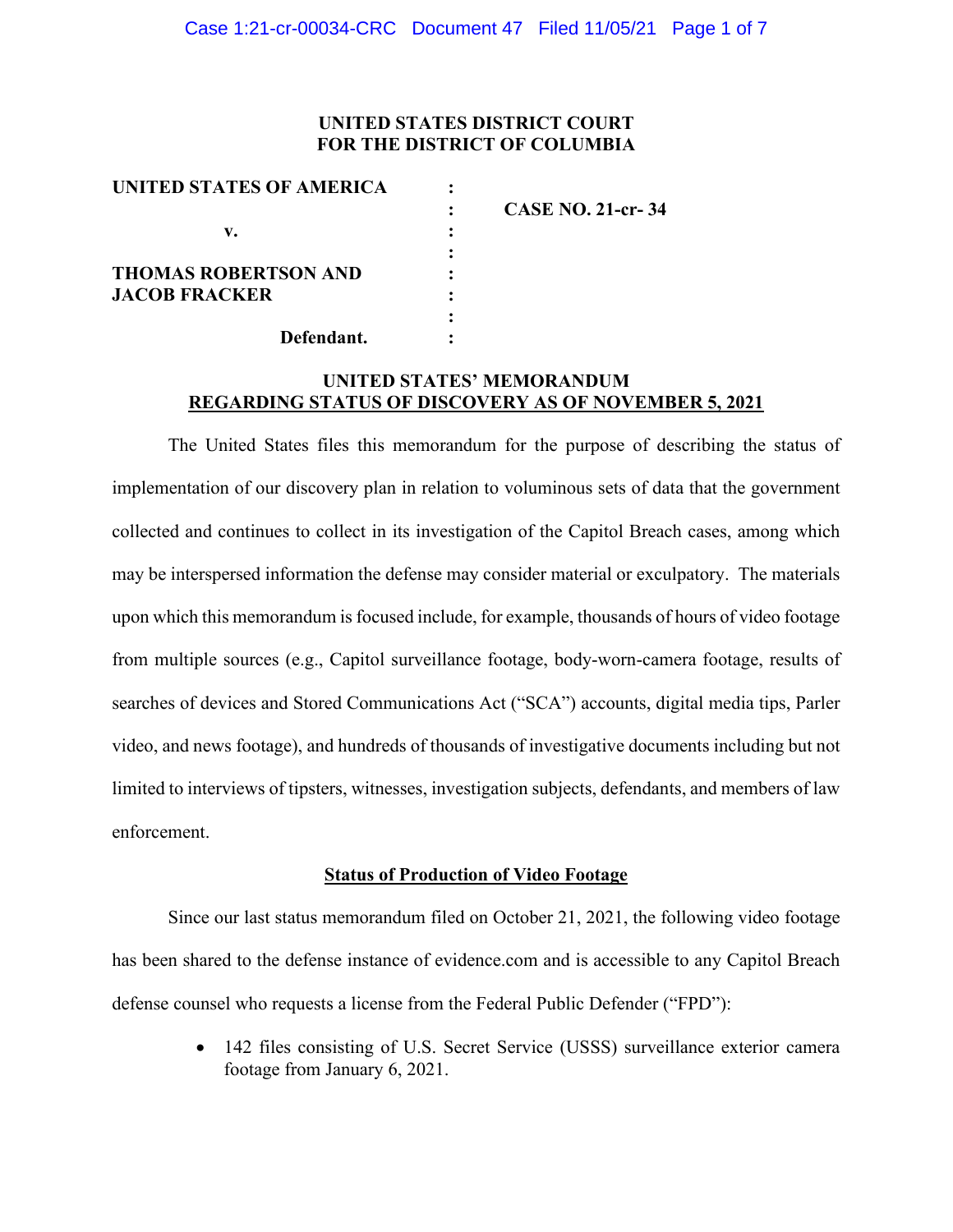- 4,204 files consisting of U.S. Capitol Police Closed Circuit Video ("USCP CCV") footage from 123 cameras. The contents of footage shared includes video from the interior of the U.S. Capitol.
- 24 files consisting of approximately 4 hours of body-worn-camera ("BWC") footage recorded by 11 Fairfax County Police officers. The footage begins on January 6, 2021, at 3:39 p.m. (and depicts the officers traveling to Washington, D.C.). The footage from the Capitol begins at 5:18 p.m.
- 60 files consisting of approximately 37 hours of BWC footage recorded by 22 Montgomery County Police officers. The footage begins on January 6, 2021, at 3:03 pm.

At this juncture, over 23,000 files consisting of USCP CCV, BWC and USSS surveillance footage have been made available to the defense instance of evidence.com

### **Status of Defense Relativity Workspace**

As we stated in our prior memorandum, the United States modified its contract with Deloitte Financial Advisory Services, LLP ("Deloitte") on October 13, 2021, to fund a Capitol Breach Relativity workspace and purchase licenses that will enable legal defense teams to gain access to the database. FPD is now consulting with Deloitte concerning the construction and organization of the defense workspace and a structure for distributing Relativity licenses to defense counsel. FPD will notify Capitol Breach defense counsel on how to obtain Relativity licenses once the defense workspace is constructed and organized and is ready to be populated with documents.

In furtherance of FPD's efforts to construct the defense Relativity environment, on Friday, November 5, 2021, we will produce to the defense workspace a sample production consisting of 844 files of varied formats that are representative of many of the items we intend to produce. FPD and its vendor will use these files to create standard views, layouts, and coding panes to optimize defense attorney review of the voluminous documents we ultimately will provide.

### **Status of Production of Documents**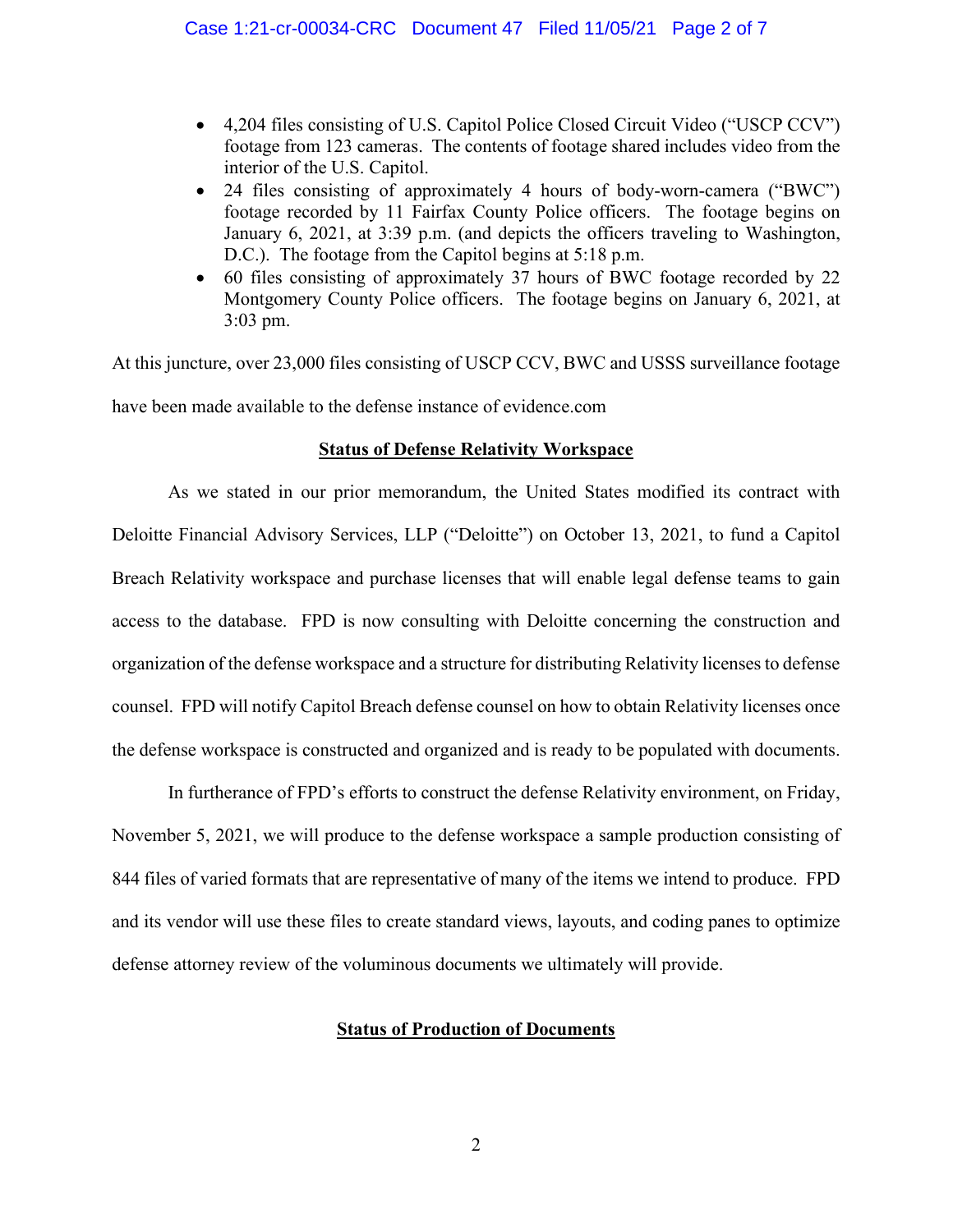Since our last status memorandum filed on October 21, 2021, the following materials and

a corresponding index have been made available for sharing with Capitol Breach defense counsel

via USAfx:

- A camera map of the Capitol Grounds. The camera map is work product that was created at the request of the Discovery Team to assist the defense in viewing USCP CCV. All camera locations depicted are approximate.
- Ten aerial surveillance images received from the Metropolitan Police Department ("MPD").
- Six demonstration permits received from the USCP.
- A spreadsheet containing the filenames/titles, starting times, video length, and date of the USSS video. This spreadsheet is work product that was created by the Discovery Team to assist the defense in viewing USSS video.
- 30 digital audio files consisting of 30 hours of MPD radio transmissions (Special Operations Division ("SOD") channel), beginning on January 6, 2021, at 12:00 a.m. and ending January 7, 2021 at 6:00 a.m.
- A 673-page transcript of the MPD radio transmissions (SOD channel), and an index that associates the Bates number for each audio file with the relevant pages of the transcript.
- USCP after-action reports (176 pages, redacted).
- 159 documents largely consisting of Federal Bureau of Investigation reports of interview of law enforcement officers about their experiences on January 6, 2021, and accompanying exhibits (being produced on November 5, 2021).

# **Contents of Government Relativity Database**

As of our last filing, we stated that our Relativity database contained, *inter alia*, over 23,000

records from MPD. Using Relativity's deduplication tools, we were able to eliminate about 4,000

records as duplicates. We will continue to deduplicate materials that we collect in this

investigation to make the database as efficient as possible.

## **Incarcerated Defendants**

As a preliminary matter, the Department of Corrections ("DOC") has significantly expanded its existing electronic evidence review program. Under that program, defense attorneys may request that clients be allowed to review voluminous or electronic evidence on a laptop computer provided by the DOC. When a defense attorney sends electronic evidence (e.g., CDs,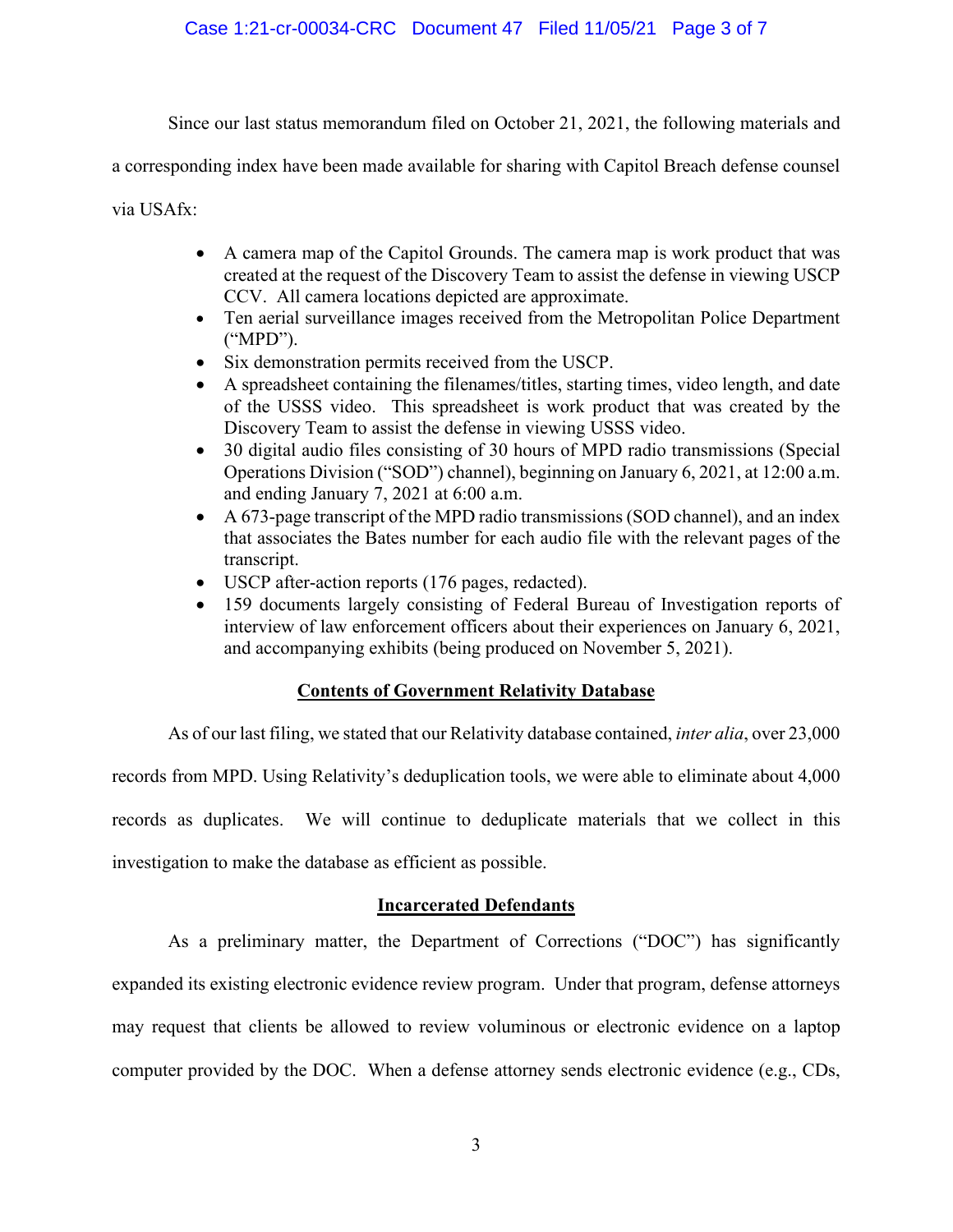#### Case 1:21-cr-00034-CRC Document 47 Filed 11/05/21 Page 4 of 7

DVDs or USB flash drives) to the DOC's Litigation Support Unit, the receiving inmate is placed on a waitlist to review the discovery. When a laptop becomes available, the inmate may review the discovery for up to two weeks at a time, while housed in a single cell. If the inmate requires more than two weeks to review the evidence and there is a waitlist, the review will end and s/he will be added to the waitlist to re-enter the program for another two-week review period.

The DOC recently received fifteen new laptops to support its current program, bringing the total number of available laptops to twenty-three. Based on materials provided by the DOC, as of October 27, 2021, there were twenty-eight inmates on the waitlist. Accordingly, not later than November 24, 2021, every person who was on the list as of October 27 should have had an opportunity to review his or her discovery. (To be clear, the waitlist is not limited to January 6 defendants – it contains a mix of inmates from Superior Court and a variety of District Court cases.)

In addition to the DOC's current program, in collaboration with FPD and the DOC, we have developed multiple proposals to increase access by incarcerated defendants to discovery materials. The first proposal involves utilizing educational tablets that are already available for review of video footage shared by defense counsel through my.evidence.com. At this time, FPD and the government are engaged in technical discussions with American Prison Data Systems ("APDS") (the provider of the educational tablets) and Axon Enterprise, Inc. (the company that owns evidence.com), as to whether they can enable access to my.evidence.com on the tablets. APDS expects it will take at least several weeks (from November 4, 2021), to design a potential solution.

The second, independent proposal involves a pilot program in which the DOC would provide Internet connectivity and security to a room designated for discovery review in the Correctional Treatment Facility. Depending on the size of the room ultimately selected, it will accommodate ten to fifteen new laptops on which inmates will be able to review documents produced from the defense Relativity workspace to a separate Relativity workspace accessible to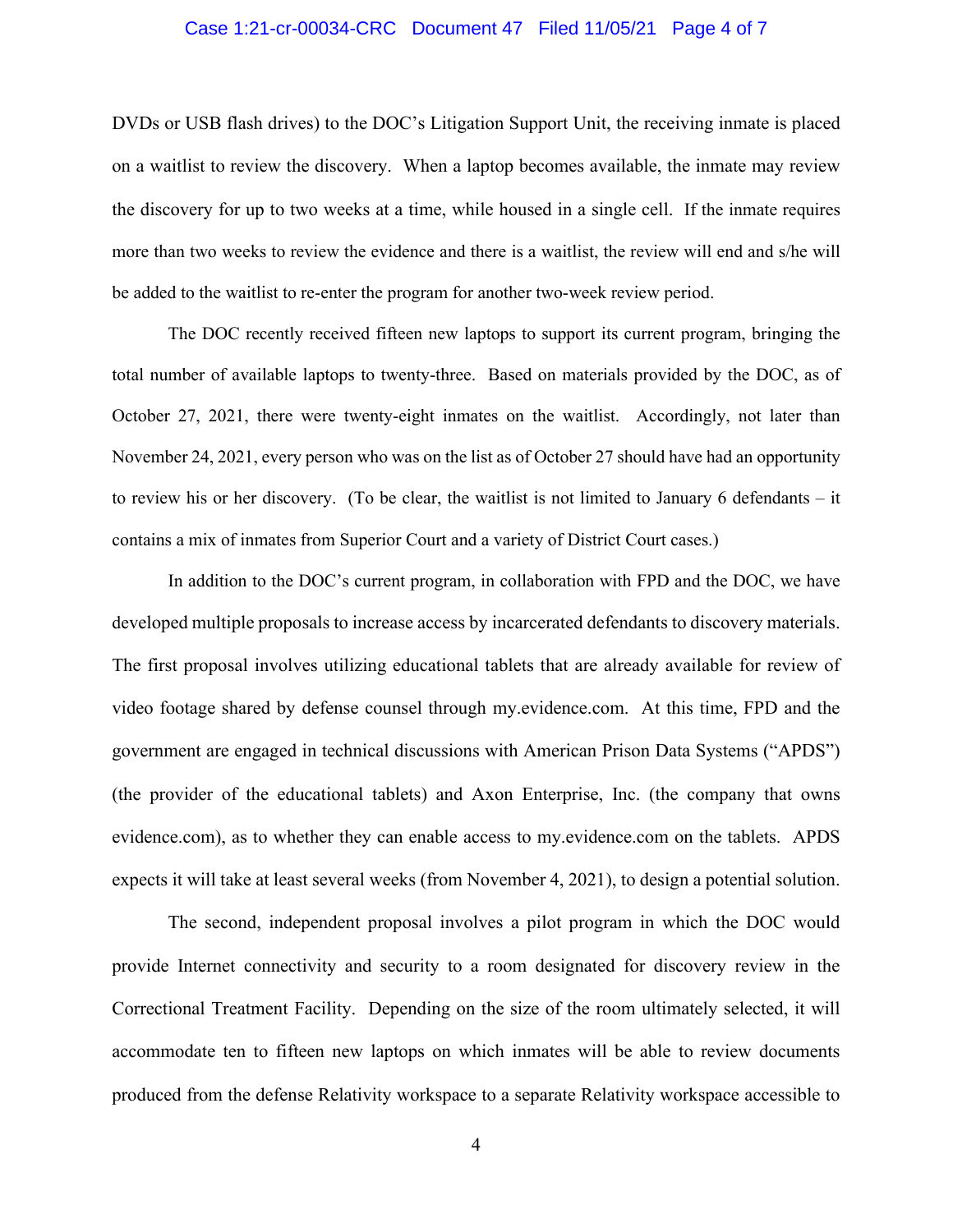## Case 1:21-cr-00034-CRC Document 47 Filed 11/05/21 Page 5 of 7

inmates.<sup>1</sup> Ideally, inmates will also be able to use Relativity to share notes about discovery materials with their attorneys. This discovery room would be staffed by a contractor who possesses appropriate information technology skills and experience. FPD and the government are collaborating with our respective vendors to develop an appropriate staffing solution. We intend to meet with the DOC again next week.

## **Substantial Completion of Discovery**

Among the documents we plan to produce on a rolling basis between now and December

31, 2021 are:

- Those portions of the USCP CCV footage designated as "Security Information" pursuant to 2 U.S.C. § 1979 that do not relate to the evacuation of Congressional Members.
- The remainder of MPD BWC footage (largely consisting of footage outside the 1:00 to 6:00 p.m. timeframe), and BWC footage from Arlington County Police (124 files), and Virginia State Police (48 files);
- Video recordings made by officers of MPD's Electronic Surveillance Unit;
- Supplemental exhibits to USCP OPR reports;
- Additional MPD internal investigation reports;
- Virginia State Police and USSS radio transmissions;
- Legal process pertaining to the collection of geolocation data from electronic communications services providers;
- BWC Spreadsheet and zone maps (work product created to assist in review of BWC footage);
- Discoverable MPD, USCP and FBI records and memoranda currently in Relativity;
- Case-specific discovery of other defendants (i.e., discovery already produced to the defendant for whom it is directly relevant, but which will be made accessible to all defendants);
- Results of searches of devices and SCA accounts;
- Custodial statements of (other) defendants.
- Footage obtained from news media; and
- Grand jury transcripts and exhibits.

By the end of January 2022, we intend to provide the discoverable portions of several

hundred thousand FBI records (a substantial portion of which may not be directly related to any

<sup>&</sup>lt;sup>1</sup> Based on the combined previous experience of representatives of APDS, FPD and the Department of Justice, the educational tablets are not a feasible solution for document review.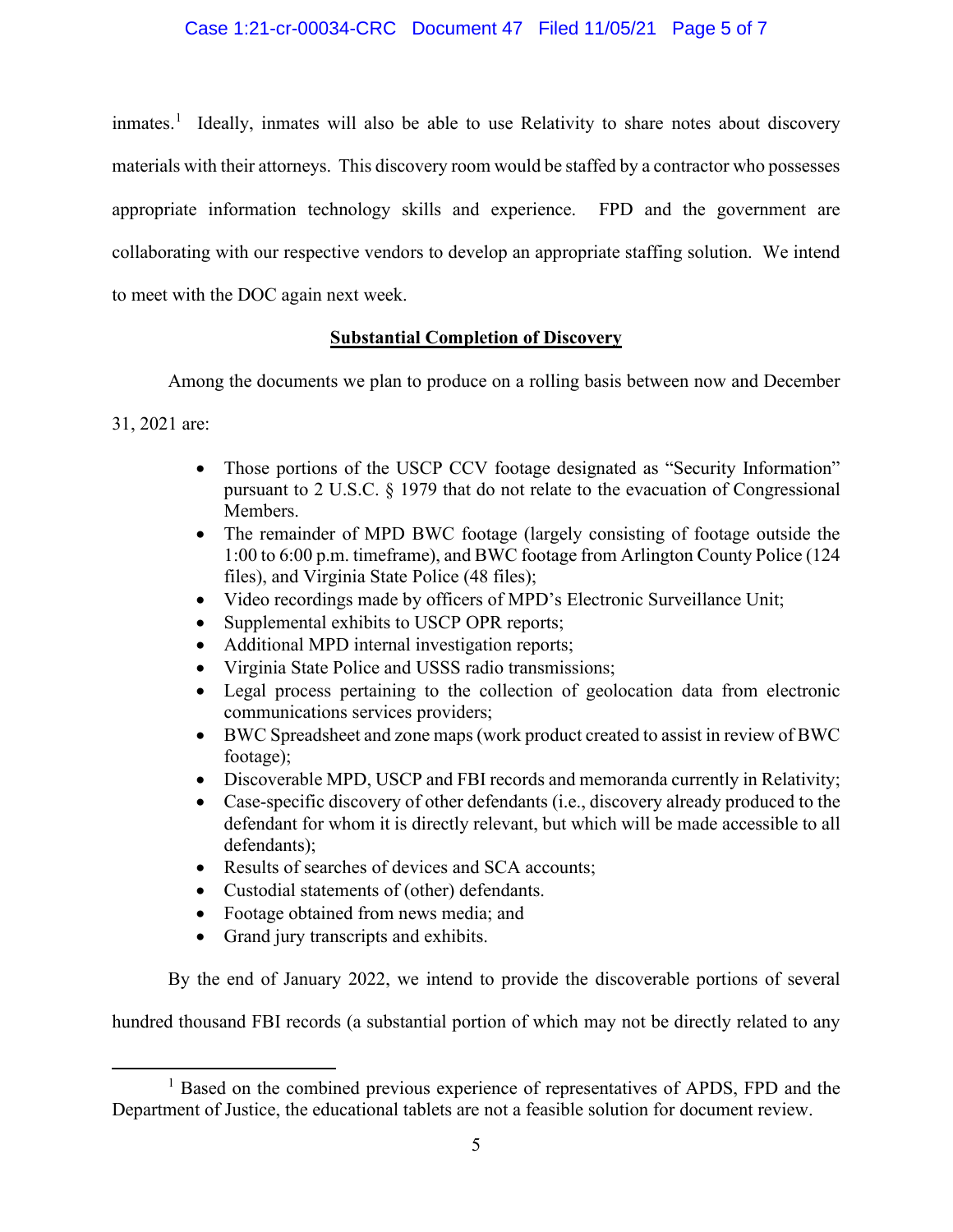#### Case 1:21-cr-00034-CRC Document 47 Filed 11/05/21 Page 6 of 7

charged defendants). These materials that have been undergoing pre-processing to ensure, among other things, that any materials that might be subject to protection under Federal Rule of Criminal Procedure Rule 6(e) are segregated for processing internally. As many documents may not be discoverable or may be duplicative, neither the Court nor defense counsel should expect the size of the productions to the defense to mimic the size of the government's Relativity workspace. We are also currently concluding a concerted effort to consolidate scoped search results from devices and SCA accounts for ingestion by Deloitte.

By the end of January, we also intend to provide the defense an inventory of any materials that have not been loaded into either the evidence.com or Relativity workspaces to facilitate a defendant's ability to request any specific material s/he deems potentially relevant. We invite defense counsel to make specific requests as soon as possible, so that we may consider such requests in prioritizing our order of production. At that point the defense will either have or have access to the vast majority of potentially relevant materials in our possession. Given the scope of the existing investigation and its on-going nature, we expect that we will continue to obtain materials, which we will produce expeditiously.

#### **Conclusion**

In sum, we have made substantial progress in our effort to provide the defense comparable discovery review platforms for both documents and digital media, to populate those platforms, and to use alternative means to provide the most relevant discovery without delay. We will diligently continue to transfer data to our vendors, process it for production, and make interim productions by other means until the defense platforms are in place. As we continue to implement our plan, we will continue to file status memoranda with the Court on a regular basis.

Respectfully submitted,

6